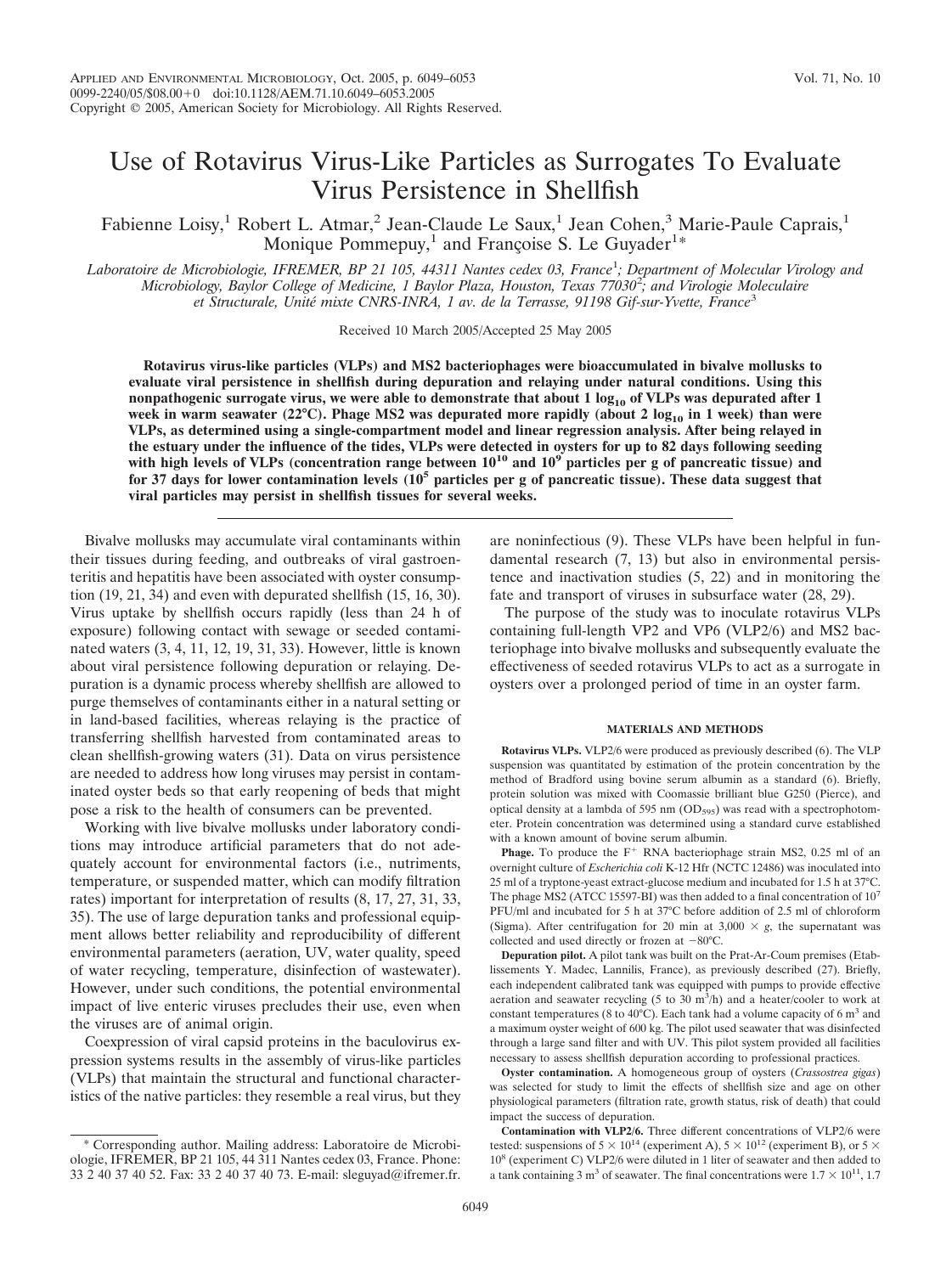$\times$  10<sup>9</sup>, and 1.7  $\times$  10<sup>5</sup> particles per liter, respectively, for experiments A, B, and C.

**Contamination with VLP2/6 and phages.** A suspension of VLP2/6 ( $5 \times 10^8$ particles) and a suspension of MS2 phages ( $2 \times 10^9$  PFU) were diluted in 1 liter of seawater and then added to a tank containing  $3 \text{ m}^3$  of seawater (experiment D). Final concentrations were  $1.7 \times 10^5$  particles and  $6.7 \times 10^5$  PFU per liter.

For all contamination experiments, VLPs were dispersed in the water of the tank for 20 min by pumping air through the water, and then 10 kg of oysters (representing 100 to 120 individuals) was immersed into the contaminated water for 24 h. After 24 h, 1 liter of water and 10 oysters were collected for assay (day 0). The water in the tank was evacuated, and remaining oysters were placed under depuration conditions.

**Oyster depuration and relaying.** Depuration experiments were conducted in identical clean tanks with clean seawater. Seawater (final volume  $= 3$  m<sup>3</sup>) was pumped from the middle of the estuary and was cleaned by passage through a sand filter and exposure to UV-C at a 25.75-mJ/cm<sup>2</sup> minimal dose as used by professional producers. The seawater was changed twice a day for 7 days at 22°C and was under aeration. Twelve oysters were sampled at days 0, 1, 2, 3, 5, and 7 and kept at 4°C during transportation to the laboratory and until analysis.

Relaying experiments were performed using the remaining oysters that had been depurated for 7 days under the conditions described above. The oysters were placed in the estuary in front of the shellfish farm for a natural depuration under the influence of the tides. Depending on the tide, oysters were out of the water twice a day for 2 hours, 20 days per month.

Oysters were sampled every week until the VLP2/6 analysis gave negative results.

**Water analysis.** Ten milliliters of a polyethylene glycol 6000 (Sigma, St. Quentin, France; 50% [wt/vol])-sodium chloride (1.2 M) solution was added to 40 ml of seawater and rocked for 1 hour at 4°C. After centrifugation for 90 min at  $11,000 \times g$ , the pellet was suspended in 200  $\mu$ l of sterile water and analyzed in duplicate by enzyme-linked immunosorbent assay (ELISA).

**Oyster analysis.** For analysis, the oysters were washed, shucked, and weighed. The stomach and digestive diverticula were removed by dissection. All analyses were performed in duplicate. VLP2/6 analysis was performed using 1.5 g of stomach and digestive diverticulum (representing about 1.5 oysters), as previously described (20). Briefly, the dissected tissues were homogenized with glycine buffer, pH 9.6, and the VLPs were eluted using chloroform-butanol and Cat-FLoc (Calgon, Elwood City, PA), followed by polyethylene glycol 6000 (Sigma, St. Quentin, France) precipitation. The pellet was then suspended in 500  $\mu$ l of sterile water, and 100  $\mu$ l was used to determine the VLP2/6 concentration by ELISA. The sensitivity limit of the ELISA methods was assessed by adding 100  $\mu$ l of serial dilutions of VLP to 1.5 g of stomach and digestive diverticulum. Then the tissues were processed as described above.

**ELISA.** Falcon 3915 (Probind assay plate; Becton-Dickinson, France) microtiter plates were coated with 200  $\mu$ l of rabbit antirotavirus serum 8148 diluted 1:2,500 in carbonate-bicarbonate buffer (pH 9). The plates were incubated overnight at 37°C and then washed five times. All washes were performed with phosphate-buffered saline (PBS) containing 0.1% Tween 20 (Sigma Aldrich, France). Then the plates were blocked with 200  $\mu$ l of PBS–4% nonfat dry milk for 1 h 30 min at 37°C and washed five times. Serial dilutions of VLP2/6 ranging from  $10^3$  to  $10^8$  particles/ml of shellfish extracts were made in PBS (100  $\mu$ l) and then incubated in the microtiter plates for 1 h 30 min at 37°C. The plates were washed five times, and 100  $\mu$ l of peroxidase-conjugated remi-2 antibody (Argène Biosoft, France) diluted 1:100 in PBS was added and incubated for 1 h at 37°C. After five additional washes, 100  $\mu$ l of 3,3',5,5'-tetramethylbenzidine (TMB; Sigma Aldrich, France) was added and incubated at room temperature in the dark for 15 min. The reaction was stopped by the addition of 100  $\mu$ l of 1 M H2SO4, and optical density was read at 450 nm with a spectrophotometer (Safire, Tecan, France) (22).

MS2 phage analysis was performed following homogenization of the dissected tissues with a Waring blender (Bioblock) in the presence of 2 volumes of sterile peptone water and centrifugation for 15 min at  $1,500 \times g$  at 4°C. Phages were counted, as previously described, according to the protocol ISO 10705-1 (2). Briefly, 2.5 ml of molten 1% tryptone-yeast extract-glucose agar, held at 45°C, was added to 1-ml volumes of appropriately diluted shellfish tissue homogenates and 1 ml of WG49 host culture. This mixture was stirred and poured onto a previously prepared 2% tryptone-yeast extract-glucose agar base in a 90-mmdiameter petri dish. The overlays were inverted and incubated overnight at 37°C.

**RT-PCR.** To check for rotavirus contamination from the estuary during the relaying experiments performed with experiments A, B, and C, nucleic acids were extracted as previously described (20). Briefly, viral nucleic acid was extracted and purified from the suspended polyethylene glycol pellet by digestion with 0.2 mg of proteinase K (Amresco, Solon, Ohio) per milliliter, phenol-chloroform

(Applied Biosystems, Foster City, CA) extraction, ethanol precipitation, 1.4% (wt/vol) cetyltrimethylamonium bromide (Sigma) precipitation, and a final ethanol precipitation. Viral nucleic acid was suspended in 100  $\mu$ l of RNase-free H<sub>2</sub>O. Reverse transcription-PCR (RT-PCR) was performed using primers targeting the VP6 gene and consisted of 40 cycles of amplification. Negative results were confirmed to be negative by hybridization (20, 36).

**Statistical analysis.** The rate of VLP depuration was assumed to be linear (single-compartment model). Linear regression analysis was performed using the StatGraphic software. The probability for a difference between the slopes of the linear regression curves for experiments A, B, and C was calculated and tested for significance at the 0.05 confidence level.

## **RESULTS**

**Assay limits of detection.** In a seeding experiment using purified VLPs, the limit of detection of the rotavirus VLP ELISA was  $10^6$  particles per liter and  $10^4$  particles per g of pancreatic and digestive tissues. For phages, the limit of detection was 1.1 PFU per g of pancreatic and digestive tissues.

**Contamination of oysters with VLPs and phage.** Oysters were exposed to aerated seawater contaminated with VLPs (experiments A to D) and phage (experiment D only) for 1 day, and samples were taken to evaluate the contamination. Almost all  $(>99\%)$  of the VLPs added to the tank were concentrated in the oysters for each of the VLP2/6 quantities seeded into the seawater. For experiment A, the concentration in the oyster was  $10^{12}$  particles/g of dissected tissue and in the water was  $2.5 \times 10^8$  particles per liter. For experiment B, the concentration in the oyster was  $10^{10}$  particles/g of dissected tissue and in the water was  $2.5 \times 10^6$  particles per liter. For experiment C, the concentration in the oyster was  $10^6$  particles/g of dissected tissue and could not be detected in water (below the sensitivity limit of  $10^6$  particles per liter). For experiment D, the concentrations in the oyster were  $10<sup>6</sup>$  particles/g of dissected tissue and 2.6  $\times$  10<sup>3</sup> PFU/g of dissected tissue. For this experiment, no detection was attempted in the water.

**Oyster depuration.** The salinity during the experiments was equivalent to the seawater salinity in the estuary (33 to 34.5‰), and oxygen was up to 90% of saturation in all experiments.

As shown by the mean value calculated per day, the initial titer of  $10^{12}$  particles/oyster at day 0 (experiment A) was reduced by 1.5  $log_{10}$  units after 7 days at 22°C; for experiments B and C, a reduction of 1  $log_{10}$  unit was observed after 7 days (Fig. 1). The rates of decline for experiments A, B, and C were similar, as determined by the linear regression analysis  $(-0.236$ [95% confidence interval {CI},  $-0.317$  to  $-0.154$ ],  $-0.147$ [95% CI,  $-0.236$  to  $-0.06$ ], and  $-0.161$  [95% CI,  $-0.240$  to  $-0.08$ ], respectively, for experiments A, B, and C) using a single-compartment model.

For the phage/VLP contamination experiment, the level of contamination per oyster was about 2.6  $\times$  10<sup>3</sup> PFU for phages and  $5 \times 10^6$  particles for VLP2/6. As shown by the mean value calculated per day, after 7 days at 22°C, the initial titer of phages was reduced by approximately 2  $log_{10}$  units when a reduction of 1  $log_{10}$  unit was observed for VLP2/6 (Fig. 2). Phages were depurated more rapidly than were VLP2/6, as determined using a single-compartment model and linear regression analysis (slopes  $-0.29$  versus  $-0.18$ , respectively [*P* < 0.05]).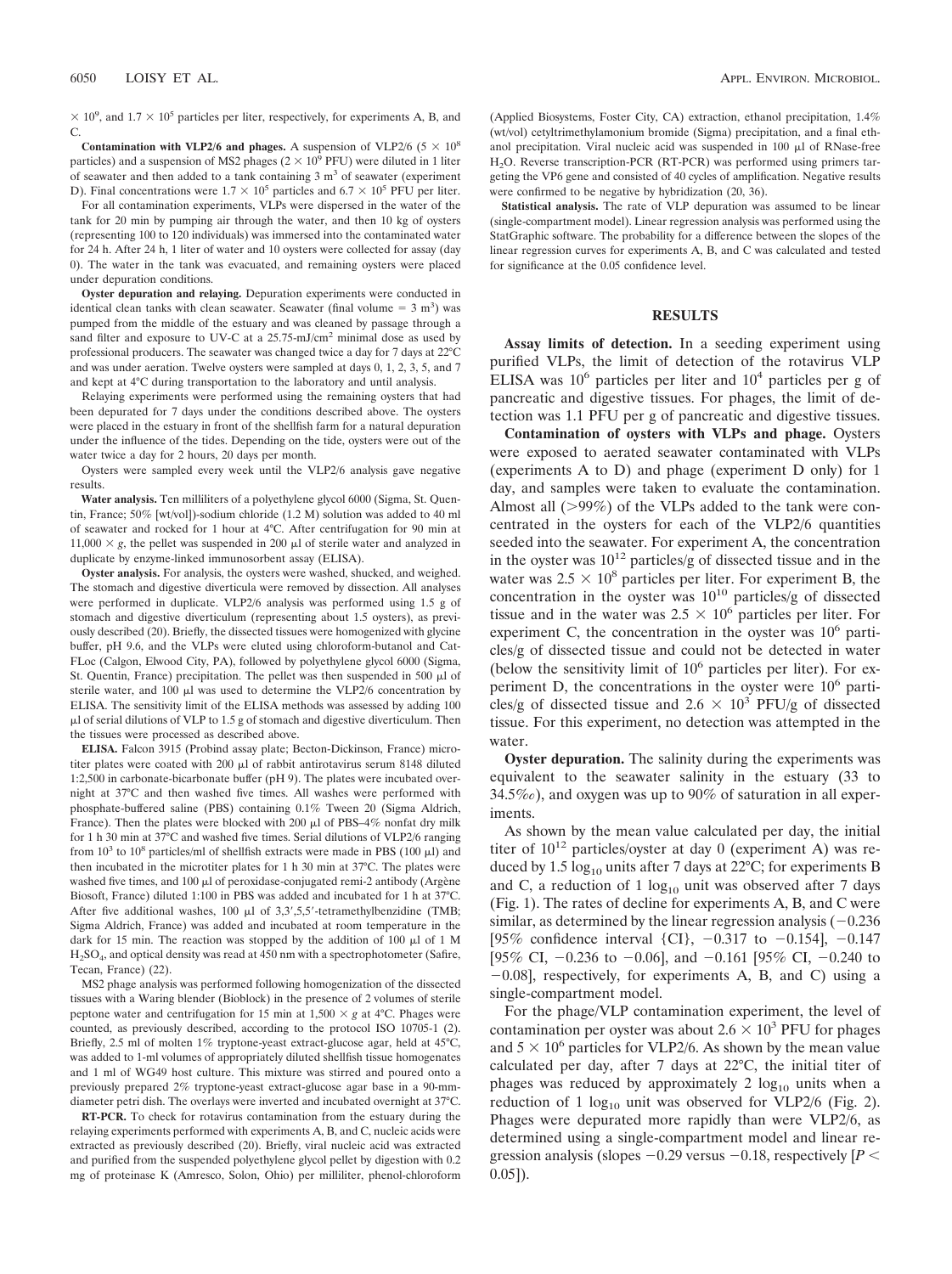

FIG. 1. VLP2/6 depuration kinetics for oysters in the pilot system during 7 days at 25°C. Oysters, contaminated to a final concentration of  $10^{12}$  (experiment A; diamonds),  $10^{10}$  (experiment B; squares), and 106 (experiment C; triangles) VLP2/6 particles/per g of dissected shellfish tissue, were depurated for 7 days in clean seawater at 22°C under aeration.  $x$  axis, time in days;  $y$  axis,  $log_{10}$  number of particles per gram of dissected tissue.

**Oyster relaying.** The variation of the seawater temperature was 19°C to 22°C (July to September 2003), and the salinity varied from 33 to 34.5‰. The results of natural relaying for the three experiments are summarized in Table 1. For experiments A and B, with high concentrations of VLP2/6, the last positive results (more than  $10<sup>4</sup>$  particles/oyster, the sensitivity threshold of our ELISA method) were obtained at days 82 and 70, respectively. When the initial concentration was lower  $(10<sup>5</sup>)$ VLP per oyster in experiment C), VLP2/6 could be detected for up to 37 days. Controls examined for rotavirus by RT-PCR were negative, excluding the possibility of external virus contamination during relaying.

## **DISCUSSION**

VLPs were concentrated rapidly by oysters, and almost all the input was detected in dissected oyster tissues, whereas the



FIG. 2. VLP2/6 and MS2 phage depuration kinetics for oysters in the pilot system at 25°C during 7 days. Oysters, contaminated at a concentration of 5  $\times$  10<sup>6</sup> VLP2/6 particles/oyster (squares) and 2.6  $\times$ 103 PFU for phages (diamonds), were depurated for 7 days in clean seawater at  $22^{\circ}$ C under aeration. *x* axis, time in days; *y* axis,  $log_{10}$ number of particles per gram of dissected tissue (VLP) or  $log_{10}$  PFU/g (phage).

| TABLE 1. Reductions of numbers of VLPs in oysters under |  |
|---------------------------------------------------------|--|
| relaying conditions <sup><math>a</math></sup>           |  |

| No. of days | $Log10$ of VLP concentration in oyster tissues for: |        |           |
|-------------|-----------------------------------------------------|--------|-----------|
| of relaying | Expt A                                              | Expt B | Expt C    |
|             | 10.5                                                | 9      |           |
|             | 10                                                  | 9      | 5         |
| 14          | 10                                                  | 8      | 4.5       |
| 21          | 8.5                                                 | 8      | <b>ND</b> |
| 30          | <b>ND</b>                                           | ND     |           |
| 37          | <b>ND</b>                                           | ND     |           |
| 41          | 7.5                                                 | 6.5    | ${<}4$    |
| 49          |                                                     | 6      | <b>ND</b> |
| 70          | ND                                                  | 5      | ND        |
| 82          |                                                     | $<$ 4  | ND        |
| 89          |                                                     | ND     | ND        |

*<sup>a</sup>* After 1 week of depuration, oysters were placed on the shore under the influence of tides for a natural relaying. Samples were collected and analyzed by ELISA in duplicates. ND, analysis not done.

concentration in the water was much lower after 24 h. It has been previously estimated that shellfish can concentrate virus up to 50-fold (17, 18, 24). After 1 week at 22°C in clean water, the initial VLP concentration was reduced by about 1  $log_{10}$ . Such a slow decrease has been previously described for hepatitis A virus in oysters at 18°C (17, 35), for rotavirus in mussels (1), and for enterovirus in oysters (7). Temperature affects the efficiency of shellfish depuration (10, 27, 33), and no decrease in norovirus concentration, as estimated by RT-PCR, was observed following depuration at 22°C for shorter periods of time (33). A 1-week purification time was selected in this study based on previously published data (17, 33, 35) but also to preserve oyster quality (to avoid weight loss). F-RNA bacteriophages have been proposed as an alternative viral indicator for shellfish, but they are depurated more rapidly than VLPs, raising questions about their adequacy as indicators of human enteric viruses. Phage has been shown to persist longer than *E. coli* under depuration conditions (12), but to our knowledge, no direct comparisons of depuration have been made to human enteric viruses. Differences in depuration rates have been noted in oysters contaminated by poliovirus type 1 or hepatitis A virus (35). These data raise the possibility that a noninfectious VLP of the same virus may be a better surrogate for depuration studies than are unrelated viruses.

In the natural environment (i.e., the estuary), the VLP concentration decreased slowly to reach undetectable levels after a few weeks for the low initial concentration in shellfish and after a few months for the high initial concentration. Recent quantitative data obtained using real-time RT-PCR and mostprobable-number RT-PCR have shown virus concentrations of about  $10^2$  to  $10^3$  genome copies per oyster (21, 23, 26), which is lower than the sensitivity threshold of the procedure for VLP detection employed in this study. Moreover, to be able to follow a 4  $log_{10}$  decrease in VLP concentration (as suggested for water treatment by Gerba et al. [14]), we had to increase the tracer concentration to be able to follow the relaying, and it is not clear whether the use of higher levels of VLPs may have affected our results. But this may be representative of contamination found in shellfish from prohibited areas close to sewage discharge.

This is the first study that clearly demonstrates that a virus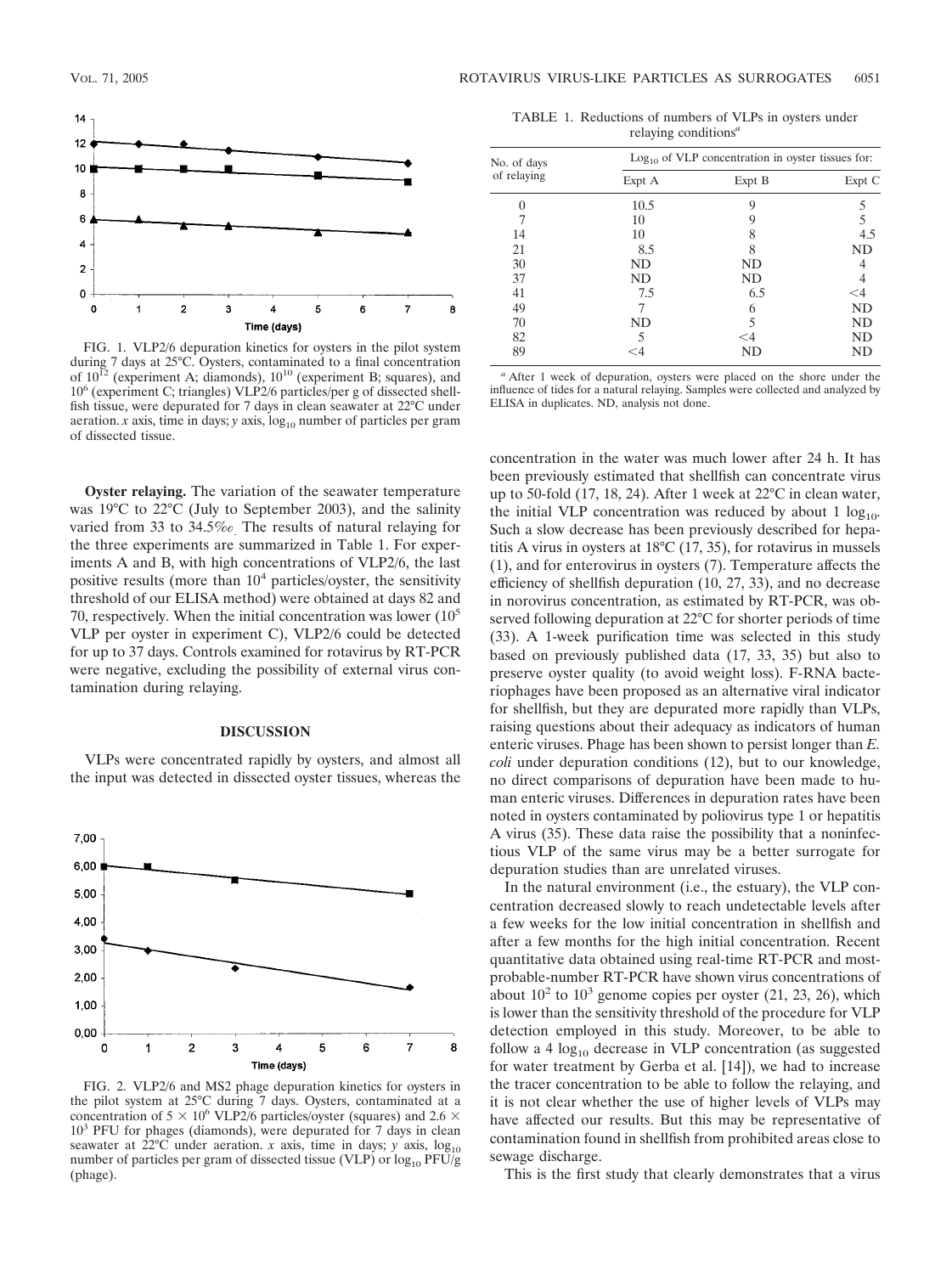surrogate (virus-like particles) persists in shellfish for several weeks in a natural environment. However, this persistence was suggested as early as 1973 when an outbreak of hepatitis A was linked to shellfish consumption (25). The shellfish were likely to have been contaminated following a flood in the spring and retained infectious virus for 1 to 2 months before the outbreak. Virus carriage for an extended period of time has been suspected previously to have an important impact on public health (8, 16, 25), after detection of infectious hepatitis A virus for at least 3 weeks and for 6 weeks by RT-PCR in an oyster laboratory experiment (17). After a norovirus outbreak following oyster consumption, the follow-up of the harvest area for approximately 2 months showed the persistence of the virus strain contaminating shellfish at levels up to 1,000 RT-PCR units per oyster prior to depuration of the shellfish (21). However, in this case, the possibility of continued exposure of the shellfish could not be excluded. One advantage of the VLPs, as they contain no viral RNA, is that the possibility of a recurrent contamination by rotavirus from the environment can be evaluated by RT-PCR. Although we did not directly assess the physical integrity of the VLPs over the course of the study, previous studies have shown that the rates of decline of live rotavirus and rotavirus VLP2/6 are similar in seawater (22), and it is likely that nonparticulate antigen would be digested by the shellfish.

In summary, this study demonstrated that VLPs can be used in field experiments and that this virus surrogate can persist in shellfish for long periods of time. The data presented here also suggest that after contamination by human enteric viruses, shellfish may be unsafe for human consumption for quite a long period of time. Virus persistence may explain the number of outbreaks linked to depurated shellfish meeting coliform standards but still contaminated by viruses, and virus particles may be detected outside the digestive tract (11, 32, 33). Such a long persistence needs to be confirmed and validated for other enteric viruses such as norovirus and for shellfish exposed to contaminants over prolonged periods. For such studies, VLPs are very good surrogates, as they are available now for most enteric viruses.

### **ACKNOWLEDGMENTS**

F.L. was supported by a fellowship from Ifremer and Conseil Regional des Pays de la Loire, France. This work was supported in part by grant QLRT-1999-0634 from the European Union.

We acknowledge the helpful assistance of Annie Charpilienne (CNRS-INRA) in the production of rotavirus VLPs and Cecile Le Mennec for oyster experiments. We acknowledge Y. Madec, Prat-Ar-Coum Farm, for housing the depuration and relaying experiments. We are indebted to M. K. Estes (Baylor College of Medicine, Houston) for helpful advice and discussion.

#### **REFERENCES**

- 1. **Abad, F. X., R. M. Pinto´, R. Gajardo, and A. Bosch.** 1997. Viruses in mussels: public health implications and depuration. J. Food Prot. **60:**677–681.
- 2. **Anonymous.** 1996. Water quality-detection and enumeration of bacteriophage, part 1: enumeration of F-specific RNA bacteriophages. ISO 10705-1. International Organization for Standardization, Geneva, Switzerland.
- 3. **Bosch, A., G. Sanchez, R. M. Pinto´, F. X. Abad, M. Pommepuy, and F. S. Le Guyader.** 2003. Methods for virus detection in molluscs. Validation and standardization, p. 333–340. *In* A. Villalba, B. Reguera, J. L. Romalde, and R. Beiras (ed.), Molluscan shellfish safety. Conseilleria de Pesca e Assuntos Maritimos de Xunta de Galicia and Intergovernmental Oceanographic Commission of UNESCO, Santiago de Compostela, Spain.
- 4. **Burkhardt, W., III, and K. R. Calci.** 2000. Selective accumulation may

account for shellfish-associated viral illness. Appl. Environ. Microbiol. **66:** 1375–1378.

- 5. **Caballero, S., F. X. Abad, F. Loisy, F. S. Le Guyader, J. Cohen, R. M. Pinto´, and A. Bosch.** 2004. Rotavirus virus-like particles as surrogates in environmental persistence and inactivation studies. Appl. Environ. Microbiol. **70:** 3904–3909.
- 6. **Charpilienne, A., J. Lepault, F. Rey, and J. Cohen.** 2002. Identification of rotavirus VP6 residues located at the interface with VP2 that are essential for capsid assembly and transcriptase activity. J. Virol. **76:**7822–7831.
- 7. **Ciarlet, M., S. E. Crawford, C. Barone, A. Bertolotti-Ciarlet, R. F. Ramig, M. K. Estes, and M. E. Conner.** 1998. Subunit rotavirus vaccine administered parenterally to rabbits induces active protective immunity. J. Virol. **72:**9233– 9246.
- 8. **Cook, D. W., and R. D. Ellender.** 1986. Relaying to decrease the concentration of oyster-associated pathogens. J. Food Prot. **49:**196–202.
- 9. **Crawford, S. E., M. Labbe´, J. Cohen, M. H. Burroughs, Y.-J. Zhou, and M. K. Estes.** 1994. Characterization of virus-like particles produced by the expression of rotavirus capsid proteins in insect cells. J. Virol. **68:**5945–5952.
- 10. **De Medici, D., M. Ciccozzi, A. Fiore, S. Di Pasquale, A. Parlato, P. Ricci-Bitti, and L. Croci.** 2001. Closed-circuit system for the depuration of mussels experimentally contaminated with hepatitis A virus. J. Food Prot. **64:**877–880.
- 11. **Di Girolamo, R., J. Liston, and J. Matches.** 1975. Uptake and elimination of poliovirus by West Coast oysters. Appl. Microbiol. **29:**260–264.
- 12. Doré, W. J., and D. N. Lees. 1995. Behavior of *Escherichia coli* and malespecific bacteriophage in environmentally contaminated bivalve molluscs before and after depuration. Appl. Environ. Microbiol. **61:**2830–2834.
- 13. **Dundr, M., J. G. McNally, J. Cohen, and T. Misteli.** 2002. Quantitation of GFP-fusion proteins in single living cells. J. Struct. Biol. **140:**92–99.
- 14. **Gerba, C. P., J. B. Rose, C. N., Haas, and K. D. Crabtree.** 1996. Waterborne rotavirus: a risk assessment. Water Res. **30:**2929–2940.
- 15. **Gill, O. N., W. D. Cubitt, D. A. McSwiggan, B. M. Watney, and C. L. R. Bartlett.** 1983. Epidemic of gastroenteritis caused by oysters contaminated with small round structured viruses. Br. Med. J. **287:**1532–1534.
- 16. **Heller, D., O. N. Gill, E. Raynham, T. Kirkland, P. M. Zadick, and R. Stanwell-Smith.** 1986. An outbreak of gastrointestinal illness associated with consumption of raw depurated oysters. Br. Med. J. **292:**1726–1727.
- 17. **Kingsley, D. H., and G. P. Richards.** 2003. Persistence of hepatitis A virus in oysters. J. Food Prot. **66:**331–334.
- 18. **Kohn, M. A., T. A. Farley, T. Ando, M. Curtis, S. A. Wilson, Q. Jin, S. S. Monroe, R. C. Baron, L. M. McFarland, and R. I. Glass.** 1996. An outbreak of Norwalk virus gastroenteritis associated with eating raw oysters. JAMA **273:**466–471.
- 19. **Lees, D.** 2000. Viruses and bivalve shellfish. Int. J. Food Microbiol. **59:**81– 116.
- 20. **Le Guyader, F., L. Haugarreau, L. Miossec, E. Dubois, and M. Pommepuy.** 2000. Three-year study to assess human enteric viruses in shellfish. Appl. Environ. Microbiol. **66:**3241–3248.
- 21. **Le Guyader, F. S., F. H. Neill, E. Dubois, F. Bon, F. Loisy, E. Kohli, M. Pommepuy, and R. L. Atmar.** 2003. A semiquantitative approach to estimate Norwalk-like virus contamination of oysters implicated in an outbreak. Int. J. Food Microbiol. **87:**107–112.
- 22. **Loisy, F., R. L. Atmar, J. Cohen, A. Bosch, and F. S. Le Guyader.** 2004. Rotavirus VLP2/6: a new tool for tracking rotavirus in the marine environment. Res. Microbiol. **155:**575–578.
- 23. **Loisy, F., R. L. Atmar, P. Guillon, P. Le Cann, M. Pommepuy, and F. S. Le Guyader.** 2005. Real-time RT-PCR for norovirus screening in shellfish. J. Virol. Methods **123:**1–7.
- 24. **Metcalf, T. G., B. Mullin, D. Eckerson, E. Moulton, and E. P. Larkin.** 1979. Bioaccumulation and depuration of enteroviruses by the soft-shelled clam, *Mya arenaria*. Appl. Environ. Microbiol. **38:**275–282.
- 25. **Metcalf, T. G.** 1982. Viruses in shellfish-growing waters. Environ. Int. **7:**21–27. 26. **Nishida, T., H. Kimura, M. Saitoh, M. Shinohora, M. Kato, S. Fukuda, T.**
- **Munemura, T. Mikami, T. Kawamoto, T. Akiyama, Y. Kato, K. Nishi, K. Kozawa, and O. Nishio.** 2003. Detection, quantitation, and phylogenetic analysis of noroviruses in Japanese oysters. Appl. Environ. Microbiol. **69:** 5782–5786.
- 27. **Pommepuy, M., M.-P. Caprais, J.-C. Le Saux, C. Le Mennec, S. Parnaudeau, Y. Madec, M. Monnier, G. Brest, and F. S. Le Guyader.** 2003. Evaluation of viral shellfish depuration in a semiprofessional size tank, p. 485–499. *In* A. Villalba, B. Reguera, J. L. Romalde, and R. Beiras (ed.), Molluscan shellfish safety. Conseilleria de Pesca e Assuntos Maritimos da Xunta de Galicia and Intergovernmental Oceanographic Commission of UNESCO, Santiago de Compostela, Spain.
- 28. **Redman, J. A., S. B. Grant, T. M. Olson, M. E. Hardy, and M. K. Estes.** 1997. Filtration of recombinant Norwalk virus particles and bacteriophage MS2 in quartz sand: importance of electrostatic interactions. Environ. Sci. Technol. **31:**3378–3383.
- 29. **Redman, J. A., S. B. Grant, T. M. Olson, and M. K. Estes.** 2001. Pathogen filtration, heterogeneity, and the potable reuse of wastewater. Environ. Sci. Technol. **35:**1798–1805.
- 30. **Richards, G. P.** 1987. Shellfish-associated enteric virus illness in the United States, 1934–1984. Estuaries **10:**84–85.